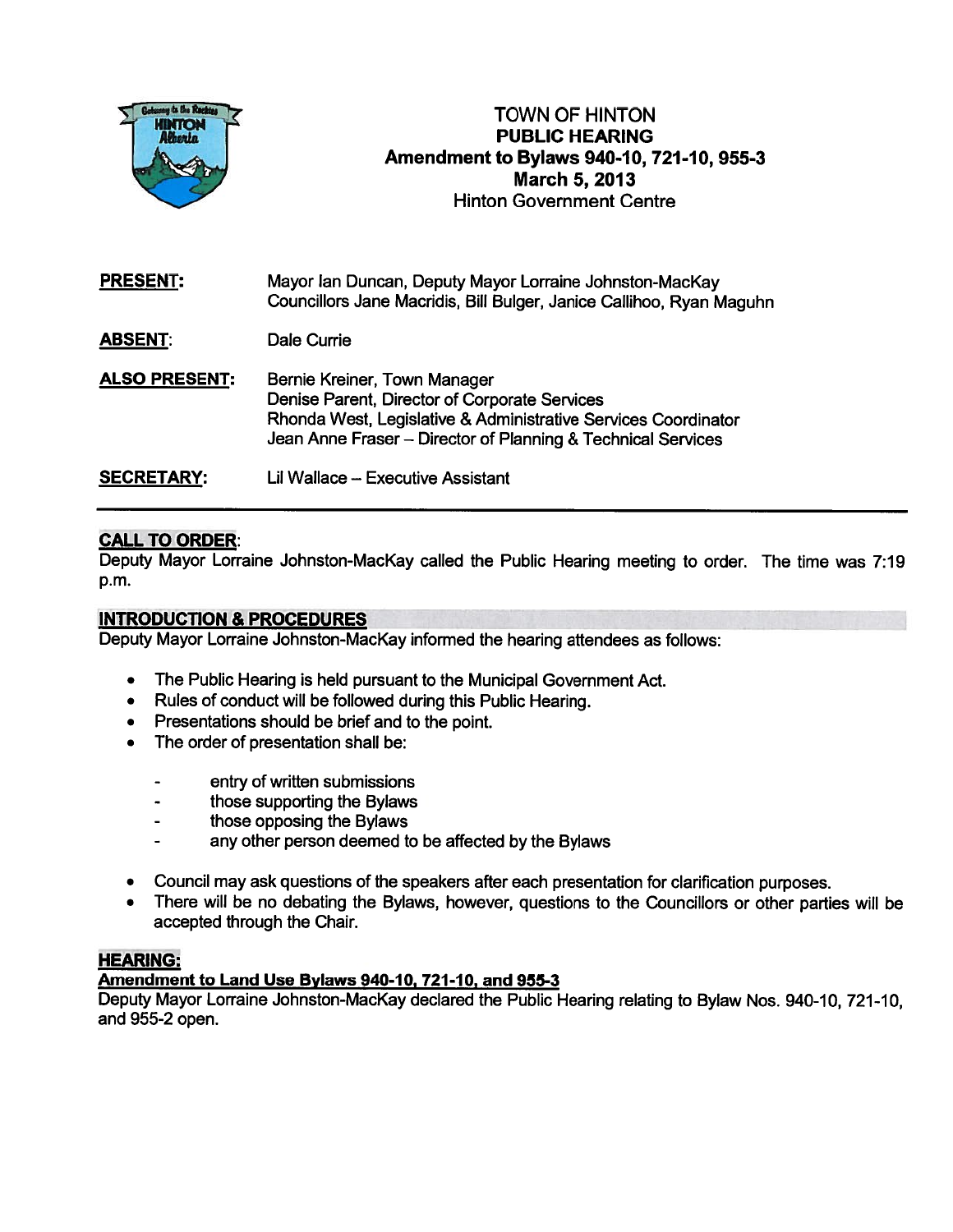TOWN OF HINTON - PUBLIC HEARING  $-2$ -Bylaws 940-10, 721-10, and 955-3 March 5, 2013 Page |2

Denise Parent, Director of Corporate Services, informed that the purpose of Bylaws 940-10, 721-10, and<br>955-3 is to amend the Municipal Development Plan (MDP), East Hinton Area Structure Plan (EHASP), and<br>Hinton East Bounda

## Lot ICSR, Block 4; Plan 822 2515; 234 Baker Street

- FROM: Major Public Facility (MDP) School Site (EHASP) Major Public Facilities — Urban (HEBJASP) TO: Residential (MDP) Residential — Multi-Family (EHASP) Residential Urban Density (HEBJASP) (See Schedule "A" Attached)
- $\triangleright$  First reading was given to Bylaws 940-10, 721-10, and 955-3 on February 5<sup>th</sup>, 2013.
- $\triangleright$  Notice of this Public Hearing was advertised in the Voice newspaper on February 14<sup>th</sup> and February 21<sup>st</sup>, 2013.
- <sup>&</sup>gt; Written notice for this Public Hearing was sent to the adjacent property owners by ordinary mail as required in the Municipal Government Act.

The following written comments have been received to date:

a) Report from the Director of Planning & Technical Services.

Deputy Mayor Lorraine Johnston-Mackay requested:

a) Are there any late written submissions relating to the Bylaws?

There were no late submissions.

b) Is there anyone who supports the Bylaws and wishes to speak?

No

c) Is there anyone who opposes the Bylaws and wishes to speak?

No

- d) Is there anyone deemed to be affected by the Bylaws and wishes to speak? No
- e) Are there any comments from Council's Planning Advisors?